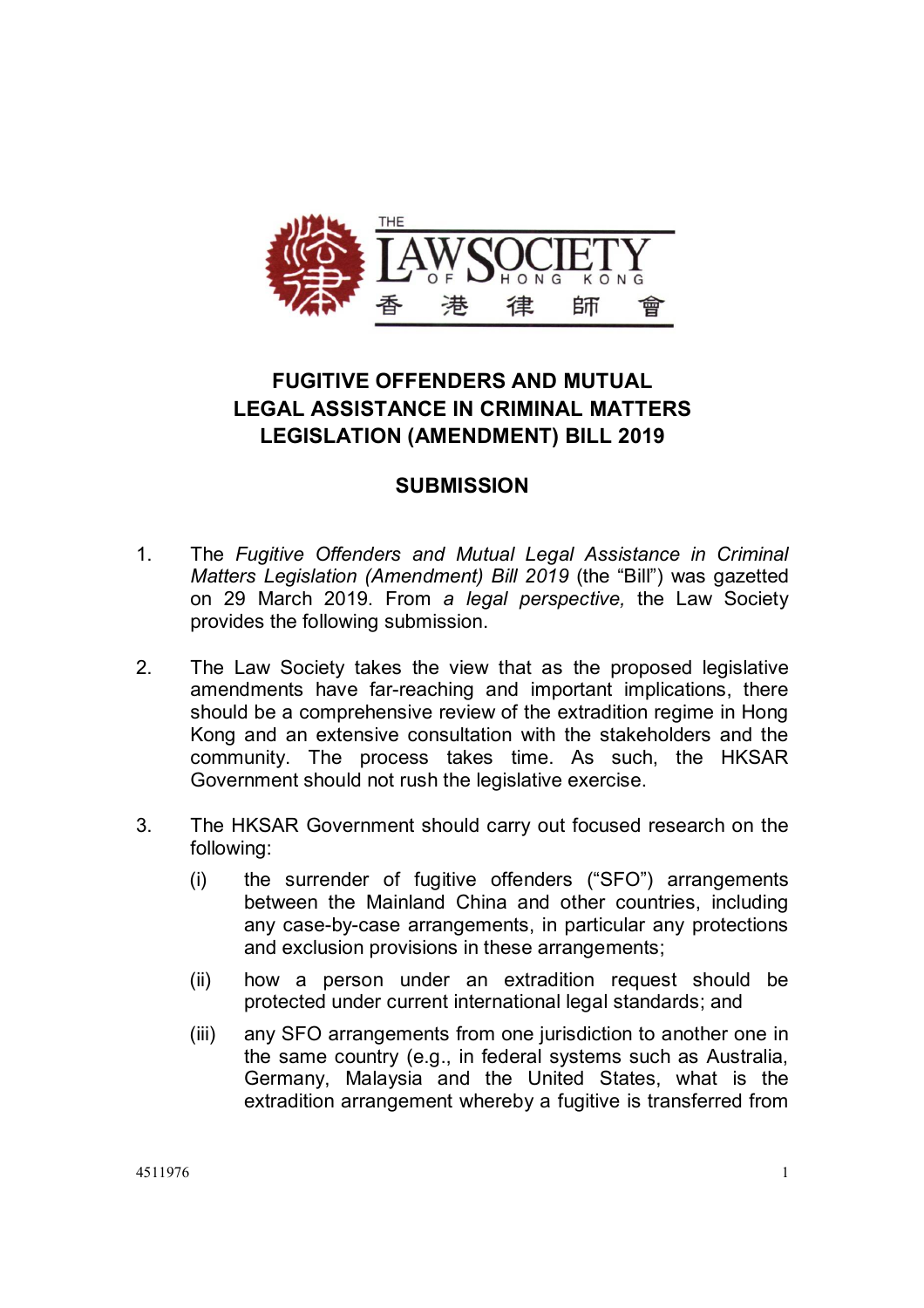one jurisdiction to another one within that federal system?).

The above research should be made available for review as a part of proper consultation.

- 4. In the meantime, if the HKSAR Government considers it necessary to address expeditiously the surrender of the accused involved in the Taiwan alleged murder case, it should put forward proposals to address specifically that problem.
- 5. If notwithstanding what we have stated in the above, the HKSAR Government decides to proceed with the legislative amendment, we would suggest the following. The following serves only as a preliminary legal analysis of the current extradition regime for Hong Kong, and should not be taken as a compromise of our above position.

## **SHOULD THE FOO BE REVIEWED?**

- 6. The primary legislation which currently governs the arrangements for surrender of fugitive offenders between Hong Kong and foreign countries is the Fugitive Offenders Ordinance (the "FOO") (Cap. 503).
- 7. The law of and procedure for mutual legal assistance in criminal matters is contained in the *Mutual Legal Assistance in Criminal Matters Ordinance* (Cap. 525).
- 8. In the past 22 years after its enactment in 1997, the FOO received only piecemeal and minor updates. In this period of time, there have been (a) rapid socio-economic developments in Hong Kong, and (b) substantial developments in the local jurisprudence in public law and human rights compliance, such as non-refoulement protection. In the same period of time, extradition laws in various countries have progressed. Examples are the enactments of the Extradition Act 2003 in the United Kingdom and the Extradition Act 1999 in Canada.
- 9. Subject to the international criminal law regime and the fundamental protection of human rights, we consider that extradition is an important tool in dealing with international crime. A comprehensive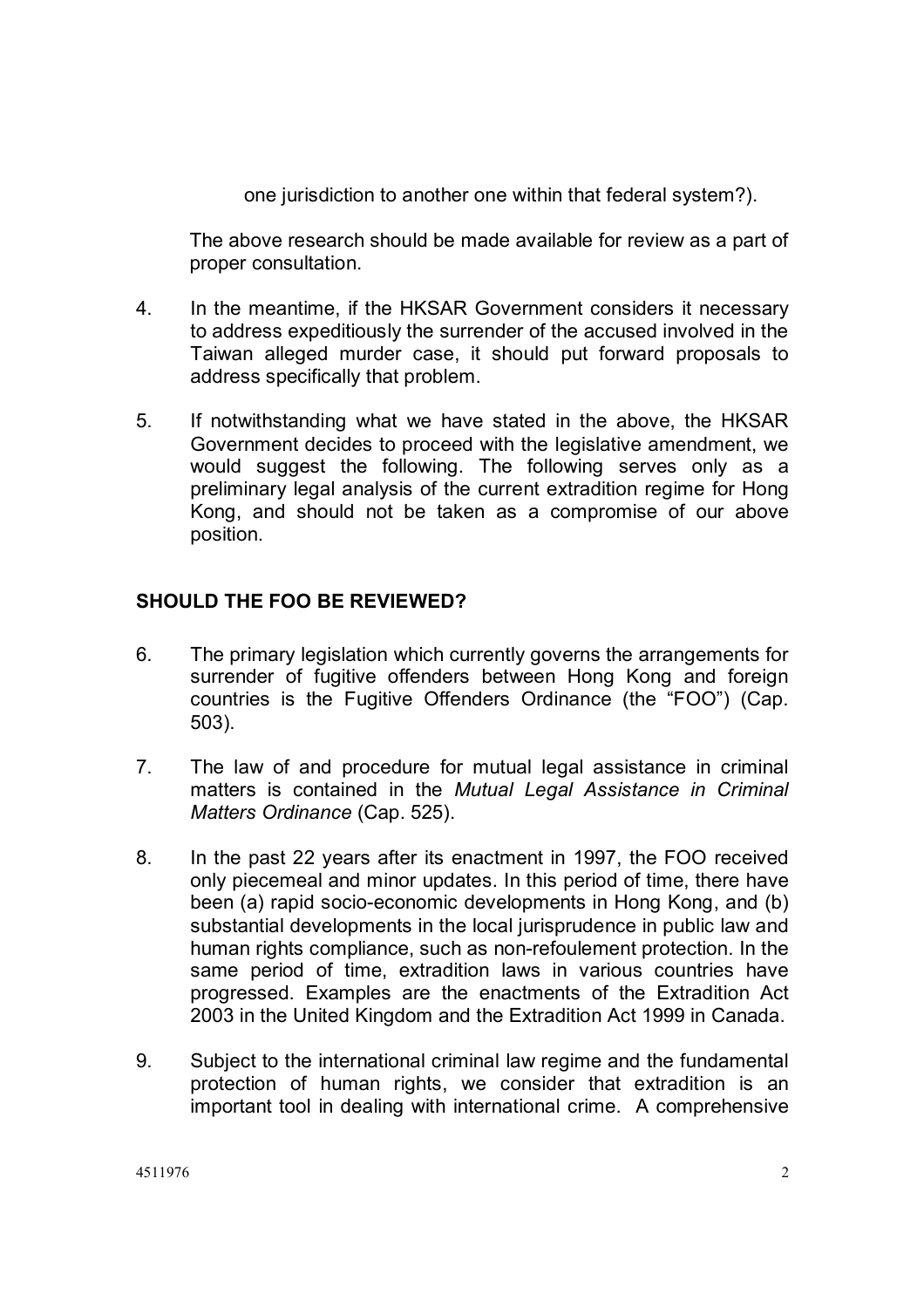review and update in the extradition<sup>1</sup> regime of Hong Kong in our view is required.

- 10. The above review should embrace, for example, a detailed study of criminal jurisdictions of different countries. There should also be an extensive consultation with the stakeholders and the community. The process takes time. Given the effect of participating in the international system of extraditing wanted persons, before the above proposed review is concluded, if the HKSAR Government is justifiably required to address and to deal with urgent requests to surrender fugitives to regions which have not entered into formal bilateral surrender agreements, then in principle we do not have strong objection to a case-by-case surrender arrangement. This however should only be a "*makeshift measure*" and is subject to
	- (a) the provision of additional safeguards suggested below, for the purposes that
		- (i) the accused Hong Kong person should have the right to dispute and resist the extradition request,
		- (ii) the overall extradition arrangement under the Bill should be made more transparent to the general public, and
		- (iii) the Hong Kong courts should have more power to oversee extradition requests;
	- (b) the Government's commitment to step up its efforts to negotiate with those legal jurisdictions which have not yet entered into formal bilateral treaties or agreements for surrender of fugitives.
- 11. As the special surrender arrangements now proposed in the Bill is only a stop-gap initiative and not to replace formal fugitive agreements in the long-run, to avoid abuses the following additional safeguards should be included in the Bill.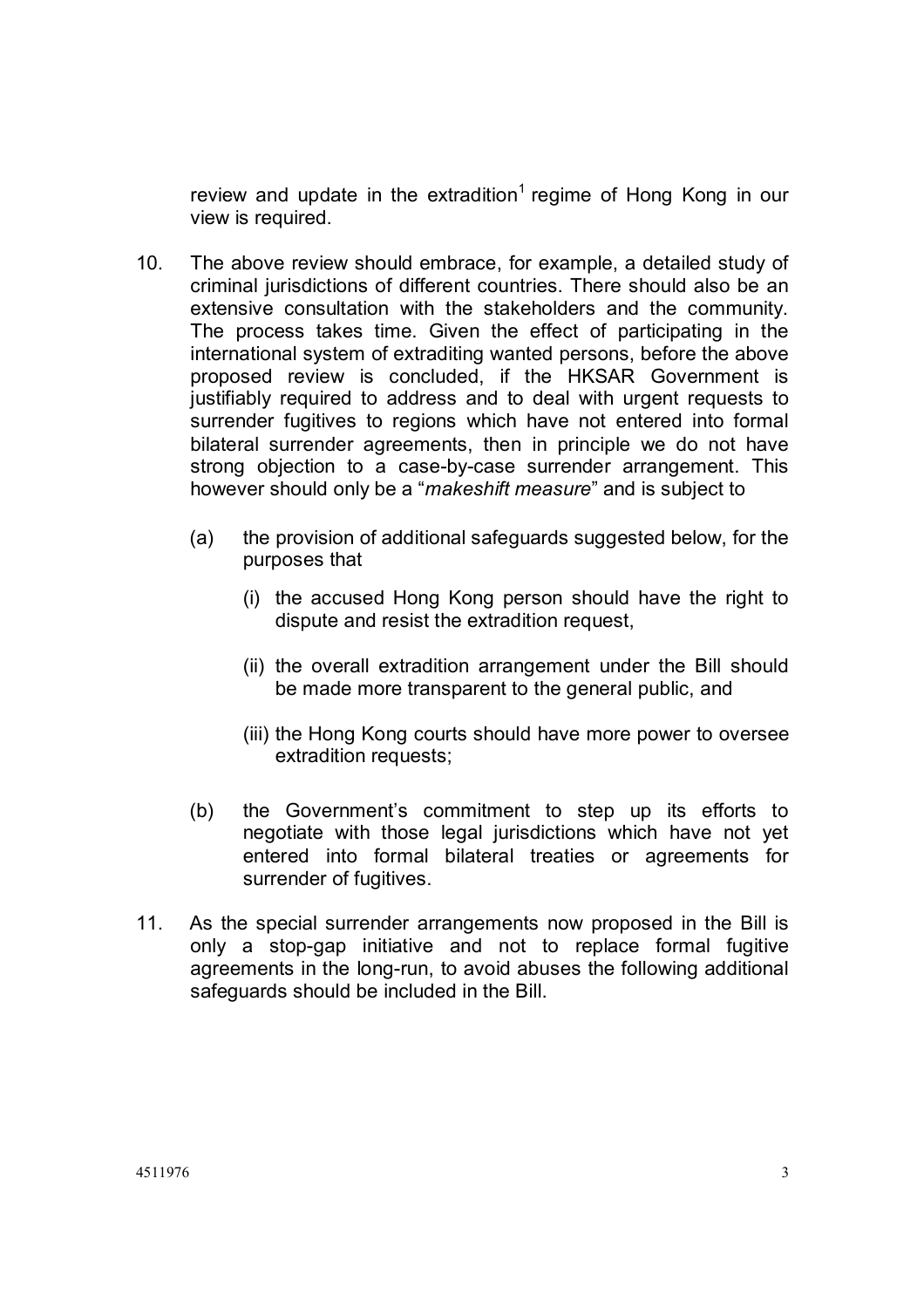## **PROPOSED PROCEDURES FOR FOO**

- 12. We ask that the Bill should include an amendment to section 23 of the FOO.
- 13. Section 23 now provides as follows:

"Admissibility of evidence, etc.

- (1) Any supporting document or other document which is duly authenticated is admissible in evidence in any proceedings under this Ordinance *without further proof.*" [emphasis supplied]
- …
- (4) Without prejudice to the generality of section  $10(2)(b)$  or  $12(4)$ , in any proceedings under this Ordinance, any evidence which contradicts an allegation that a person sought to be surrendered under this Ordinance to a prescribed place has engaged in conduct which constitutes a relevant offence for which such surrender is sought is inadmissible and, accordingly-
	- (a) that person is not entitled to adduce such evidence; and
	- (b) any court is not entitled to receive such evidence.
- (5) Without prejudice to the generality of subsection (4), in proceedings under this Ordinance evidence may be adduced for the purposes of showing that a person brought before the court of committal or any other court is not the person identified in the request for surrender to which the proceedings relate."
- 14. According to the above, the document in support for extradition could be admitted without further proof. Furthermore, any evidence to contradict the allegation raised by the requesting jurisdiction, save and except for identification, could not be adduced.
- 15. The above provisions do not accord with the public expectation that if there are concerns on extradition, the defence should be given the right to challenge any prima facie evidence. We therefore ask the above sections (i.e. section 23(1), (4) and/or (5)) be amended to the extent that, apart from identification, the defence should be given the full right to be heard, *including adducing evidence* to test the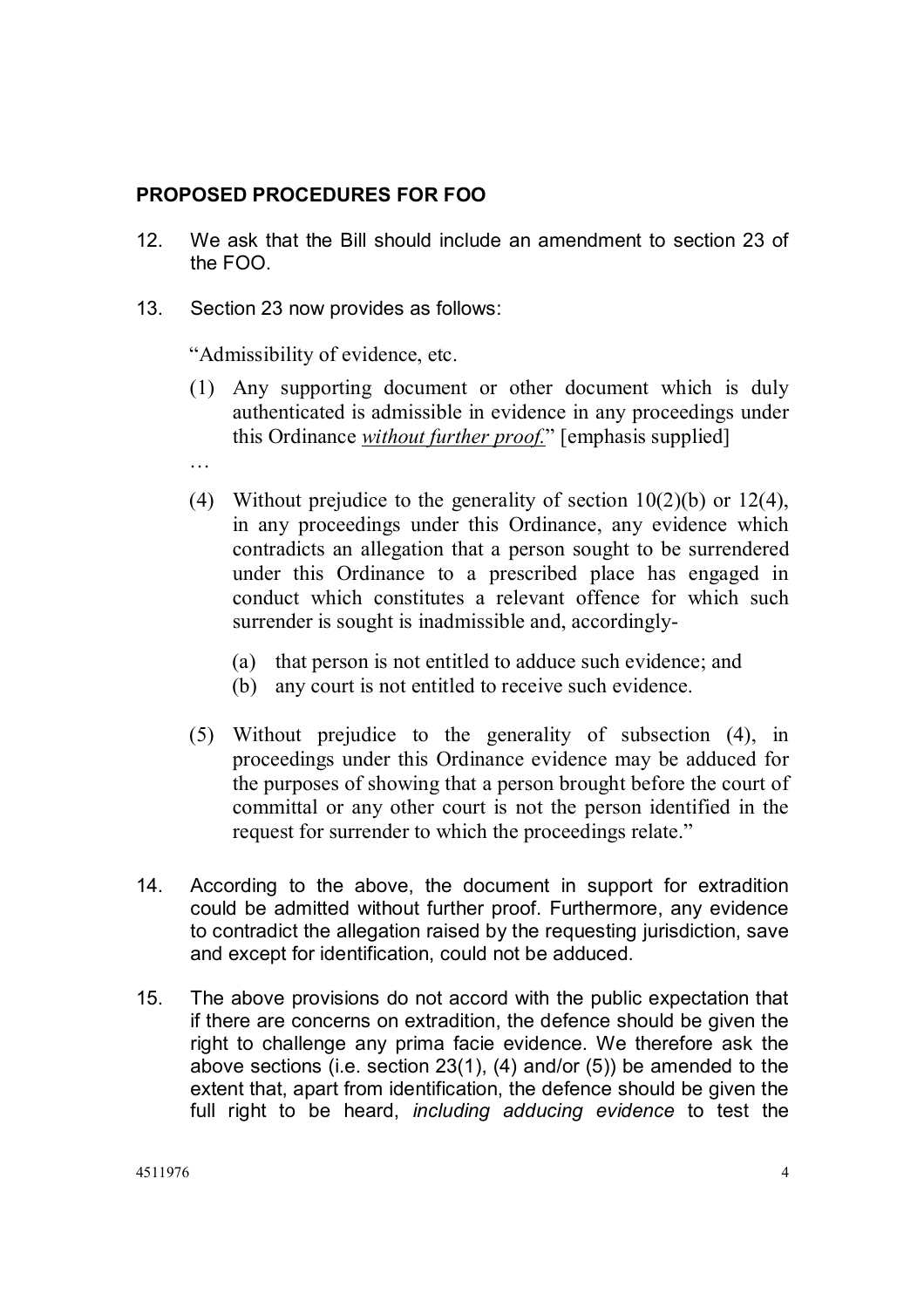credibility of the evidence presented against it. That would assist the magistrate in deciding whether a prima facie case has been made out, when it is to receive and consider evidence for the purpose of FOO. This proposal would be in accordance with the Government's repeated reassurances that the Judiciary should be able to supervise the process.

16. Subject to further research, we note the Extradition Act 2003 in the United Kingdom does not confer a "without further proof" privilege to the UK Government, insofar as admission of evidence is concerned (see section 202, Extradition Act 2003).

#### **INCLUDING COMMITTAL PROCEEDINGS INTO THE BILL**

- 17. In addition, we suggest that Part III of the Magistrates Ordinance Cap 227 (on committal proceedings and preliminary inquiry) should be adopted and be incorporated into the Bill, such that mandatory procedural requirements are laid down for both the Prosecution and the Defence to comply with - as in a routine criminal matter – and that, a defendant can *give* evidence and *call* evidence.
- 18. The above reinforces the rights of a person under an extradition request to defend against such request. This is fundamental.

## **CERTIFICATES BY THE CHIEF EXECUTIVE**

- 19. We understand that under the Part II of the FOO on the arrangement for the return of fugitives<sup>2</sup>, the Chief Executive (CE) is not required to decide whether or not there is a prima facie case. He or she only asks whether there is sufficient evidence to warrant asking the magistrate to see if there is a prima facie case.
- 20. The Bill now provides for a certificate to be issued by or under the authority of the CE to initiate a special surrender arrangement. *From a legal perspective but not otherwise*, we consider the Bill rightly does not disturb this procedural arrangement.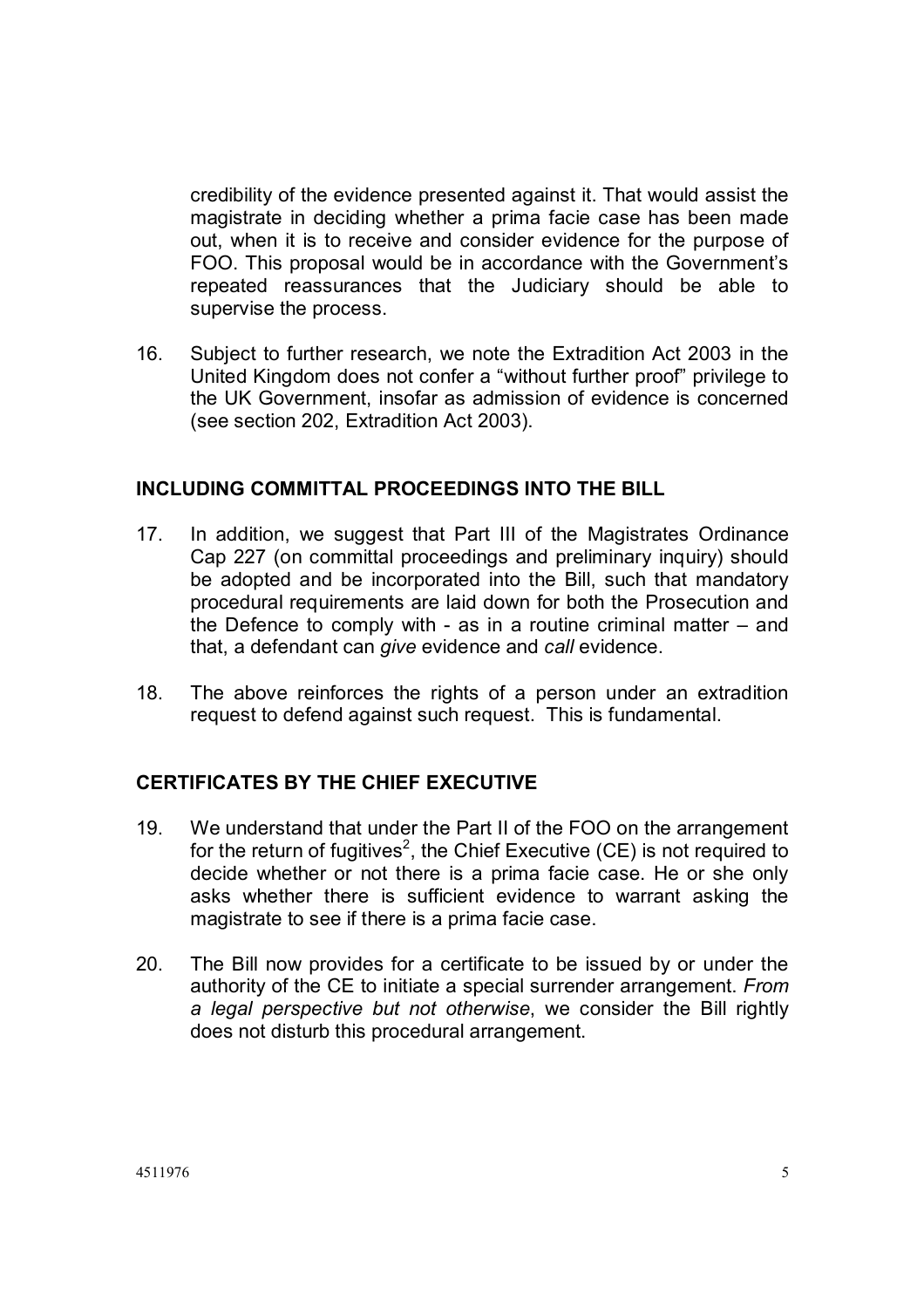- 21. However, in order to deal with the concerns of Hong Kong people on surrendering fugitives, there should be additional safeguards, set out in the following.
- 22. We ask that when the CE is considering the issuance of the certificate, the CE should clearly list out in the certificate the criteria he or she has taken into account. Apart from the conditions such as those currently set out in some extradition treaties (e.g. with Germany or Singapore) where a party can refuse the surrender of a fugitive if it involves its own nationals, or if it would be incompatible with humanitarian considerations, there should be additional conditions, including (a) that the offence of which the surrender is sought is not political in nature, and (b) that the request should not be civil disputes disguised as criminal process. These additional requirements enhance the overall transparency of this makeshift process.
- 23. We have not seen from the Government's proposal the contents of the draft CE Certificate; we anticipate that its contents would be similar to Form 1 of the *Fugitive Offenders (Forms) Regulation,* Cap 503M. We reserve our comments on the contents of the Certificate, and the related matter generally.

## **SCHEDULED OFFENCES**

- 24. Under the Bill, surrenders from Hong Kong pursuant to the special surrender arrangements cover only 37 items of offences, while 9 other items are excluded, based on their existing description in Schedule 1 of FOO, and the offences have to be ones punishable with imprisonment for more than three years or any greater punishment and triable on indictment in Hong Kong.
- 25. We note a recent proposal of increasing the term to a seven-year imprisonment term. We consider that *only* those serious crimes should be subject to extradition.
- 26. As for the scheduled offences, we have not been provided with any *legal* justification as to why those 9 offences currently appearing in the FOO are not included in the Bill itself, for example the "offences involving the unlawful use of computers". These crimes could be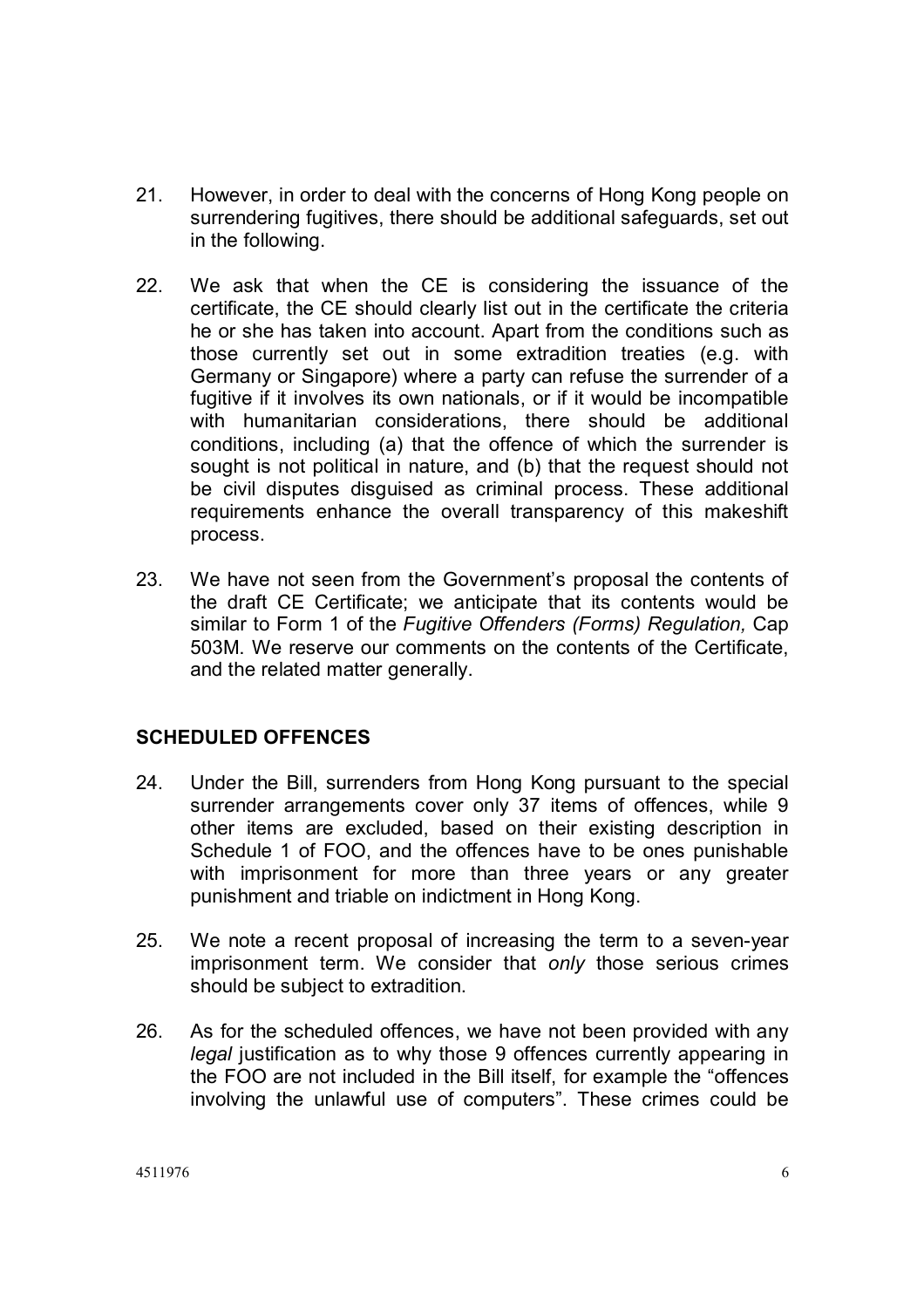committed quite easily across borders (geographical or jurisdictional), and could be prevalent. Without any *legal reasoning*, at the moment we are not convinced as to why the proposed special surrender arrangement does not cover these 9 categories of crimes.

#### **CONCERNS ON EXTRADITION TO MAINLAND CHINA**

- 27. We understand that the Bill is not drafted for surrender arrangement of fugitives only to Mainland China. However, seemingly most arguments advanced on the Bill have been focused on the supposition that the surrender arrangement will be used to send Hong Kong people to Mainland China, because of the concerns expressed on the criminal justice system.
- 28. The singling out of a particular jurisdiction for comment is unfortunate and not helpful. Nevertheless, to assuage the concerns, we note with agreement a suggestion that it be made clear and explicit that the certificates of the CE are not issued other than pursuant to a formal request made through appropriate channels. In the case of Mainland China, the requests must be made by the Supreme People's Procuratorate (also known as the "Prosecutor General's Office" (最高人民檢察院). This is the highest national level agency responsible for both prosecution and investigation in the People's Republic of China.
- 29. Requests for surrenders should in any event not be made on spurious grounds. The above proposal would provide assurances that only properly formulated requests from the highest level of Prosecutorial Office in the Mainland China, are channelled to the HKSAR.
- 30. As a further layer of protection, we also note the proposal that, before a one-off special surrender arrangement is to be considered by the CE, in the request itself, the requesting state / party should give an open undertaking that, if and when the fugitive is to be surrendered to the requesting state / party, he or she should have proper (a) rights to proper legal representation and (b) rights to visitation.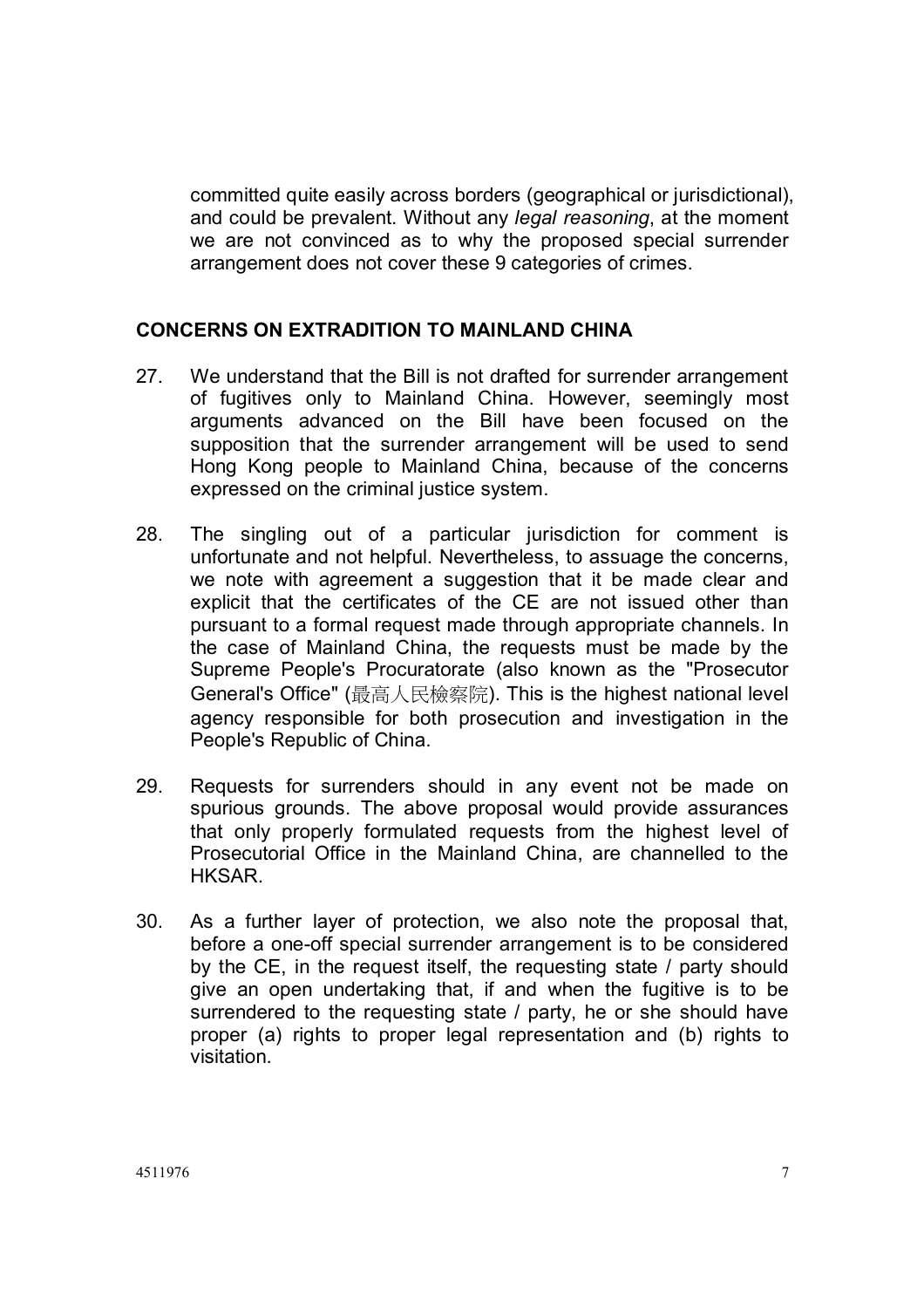### **THE ROLE AND THE JURISDICTION OF THE COURT**

- 31. At the moment, the Court's role in reviewing and rejecting a request for surrender of a fugitive is fairly limited.
- 32. The jurisprudence of the Court in reviewing an extradition request is provided for under the FOO. That was explained in detail by the Court in the judgment of *Tiongco and the Government of the Republic of the Philippines & Another* HCAL 12/1998. In a subsequent judgment in *Cosby v Chief Executive of the HKSAR* HCAL 118/1999, the Court pointed out that (with emphasis supplied),
	- (a) "it is the function of the magistrate in committal proceedings *to restrict himself to the question* of whether the evidence produced to him would, according to the law of the requested jurisdiction, amount to a (scheduled) offence in that jurisdiction *and to abjure considerations of the substantive law of the requesting state*".
	- (b) "The Fugitive Offenders Ordinance … has to cater for cooperation with territories which embrace disparate legal concepts, and crimes framed quite differently from ours. Hong Kong's extradition legislation, as well as its extradition agreements … strive to *minimize the circumstances in which either the executive or the courts are required to examine the law of the requesting jurisdiction, and to maximize the emphasis upon conduct which in Hong Kong would constitute a scheduled crime.*"
	- (c) In any event, "[the] decision as to committal was to be based on evidence adduced at the committal hearing, and the decision whether that evidence justified committal was one to which English law alone was relevant … This decision, *that the magistrate's task was to examine conduct, and not the constituent elements of the foreign offence*, was followed in Hong Kong in *Levy v. the Attorney General* [1987] HKLR 777, in which *the Court of Appeal added that it was also conduct, and not the foreign offence, "which the Governor considers when he decides whether to make an order requiring the magistrate to issue his warrant for the apprehension of the accused person."*  (per Roberts CJ at page 780).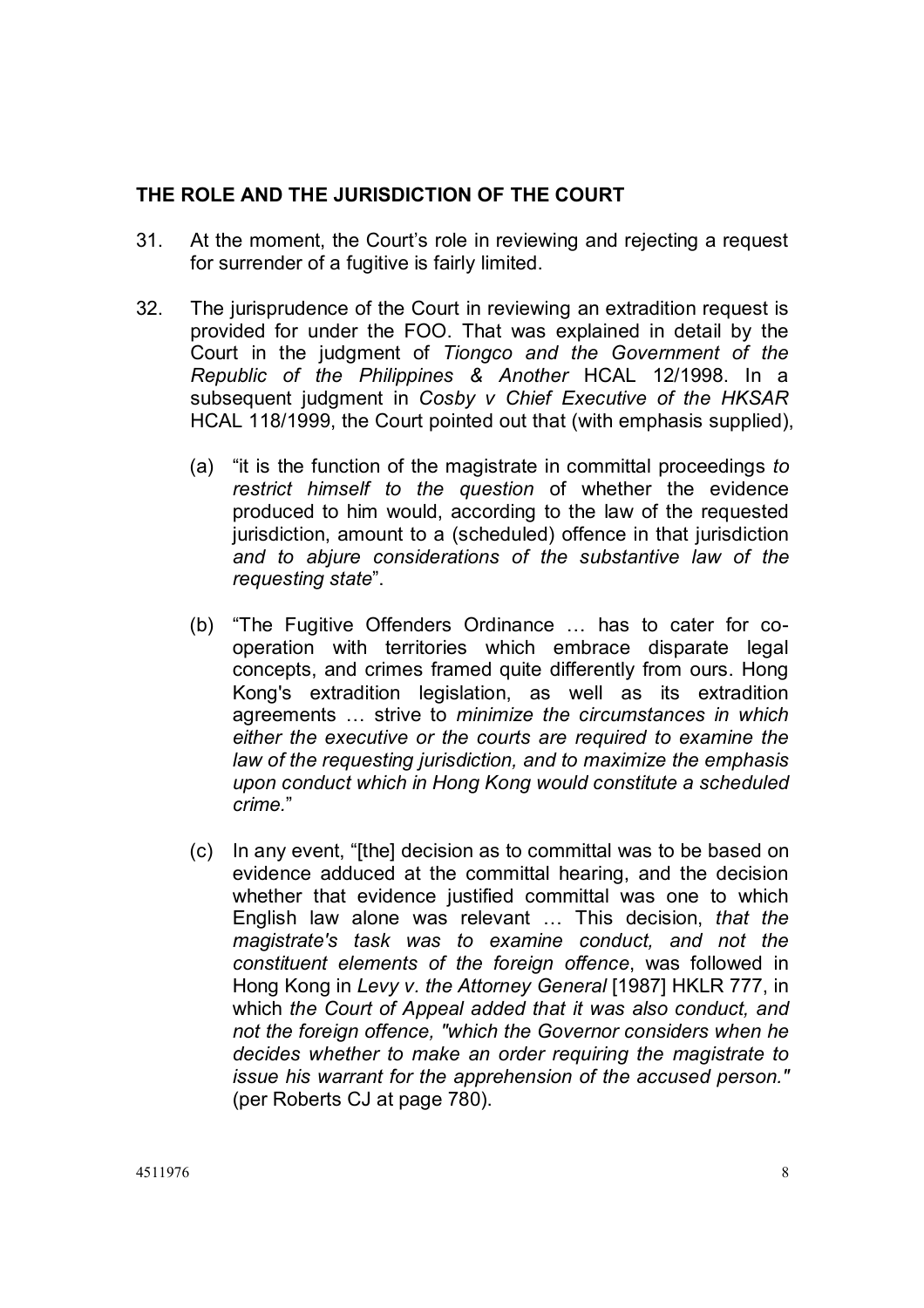- 33. In a more recent judgment, the Court of Final Appeal re-affirmed that "the Magistrate *merely* had to determine whether a *prima facie* case existed to justify sending the defendant to face trial in the [requesting country] (Australia)" (with emphasis supplied) (see the judgment in *Ho Man Kong v Superintendent of Lai Chi Kok Reception Centre*  FACV 13/2013, per Ribeiro PJ at page 184).
- 34. We have in the preceding paragraphs already proposed legal amendments to the FOO and the Magistrates Ordinance. In addition, we suggest there should be an expansion of the Court's criminal jurisdiction, by amending the Criminal Jurisdiction Ordinance Cap 461 to include murder and manslaughter into the scheduled offence of that Ordinance. Under this proposed amendment, the courts of Hong Kong could have extra-territorial jurisdictions to try a Hong Kong person who has committed a serious crime (murder or manslaughter) overseas in Hong Kong.
- 35. On the Taiwan murder case which the Government has repeatedly been referring to, we acknowledge the different views as to whether an amendment to the FOO and/or the above-quoted Ordinance in the manner proposed could have retrospective effect. We take the view that to avoid any doubt over the issue, the Government could include an express provision for applicability to the Taiwan murder case.

#### **ADDITIONAL VIEWS**

- 36. The Law Society wishes to set out in this Submission the further views that the Law Society received on the matter. These views are equally valuable.
- 37. According to these views, fundamentally, does Hong Kong need this piece of legislation?
- 38. For one thing, the HKSAR Government has not explained satisfactorily or at all why in the last 20 odd years without extradition arrangements to Mainland China (or Taiwan), Hong Kong does not have any major problems in extradition. The circumstances which have now purportedly given rise to this sudden need for legislation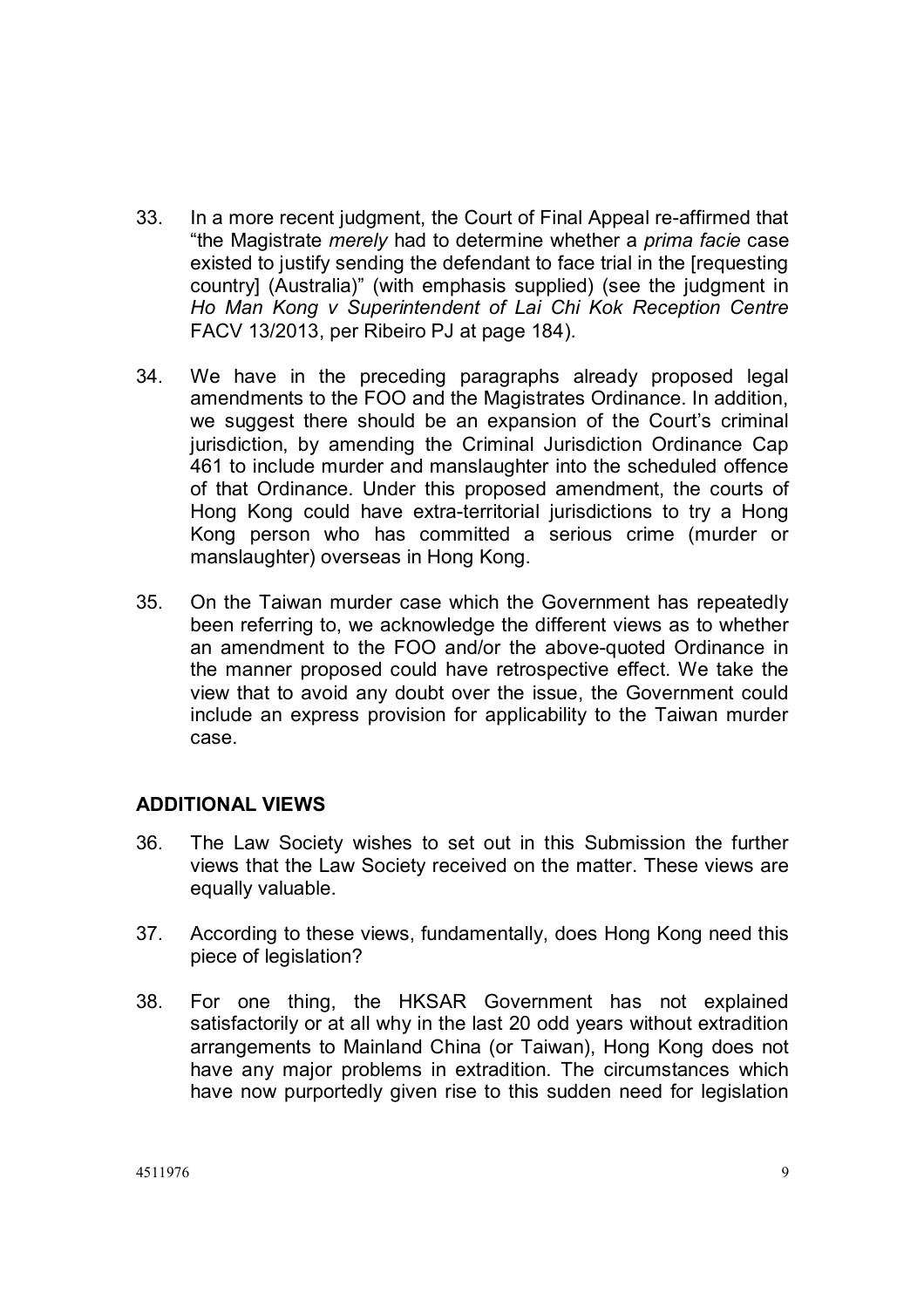are not persuasive, notwithstanding the repeated reliance by the Government on a murder case in Taiwan. As the matter now stands, the proposed case-by-case arrangement could easily and abusively be turned into a permanent mechanism to extradite Hong Kong people. In that case, the proposals, which are ill-conceived and hastily considered, would become entrenched. That will have profound and irreversible effects on the cherished status and the reputation of Hong Kong.

- 39. The above worries are particularly grave when members of the public focus their attention on the differences between the criminal justice systems of HKSAR and that of the Mainland China. The prospect of being extradited to the Mainland China underpins their concerns, which are exacerbated in the light of the fact that Mainland China has signed but has not ratified the International Covenant on Civil and Political Rights. The legal amendments could thus be conveniently be used for political persecution and suppress freedom of speech.
- 40. The proposed safeguards in the Bill do not address the above concerns. Among other things, the CE is politically appointed. Holder of the office is not subject to election by universal suffrage. Under this political arrangement, a Certificate from the CE cannot be any safeguard at all.
- 41. Even assuming that the need for this piece of legislation could be justified, there is no convincing reason why the legislative exercise has to be urgent. In any event, there are other alternatives that could help address the problems (if any) that the Government has enunciated. For example, there could be legal amendments to include murder and manslaughter in the schedule (of 24 offences) which can currently be prosecuted in Hong Kong under Section 153P of the Crimes Ordinance Cap 200, even though the crimes may have taken place wholly outside Hong Kong.
- 42. All in all, given the importance and the ramifications of this piece of legislation, the HKSAR Government ought to shelve the legislative exercise in order to give more time to examine closely the process and the arrangements proposed in the Bill. The need for the legislation must be satisfactorily addressed before the Law Society would consider in detail the legislative proposal itself, as a part of a